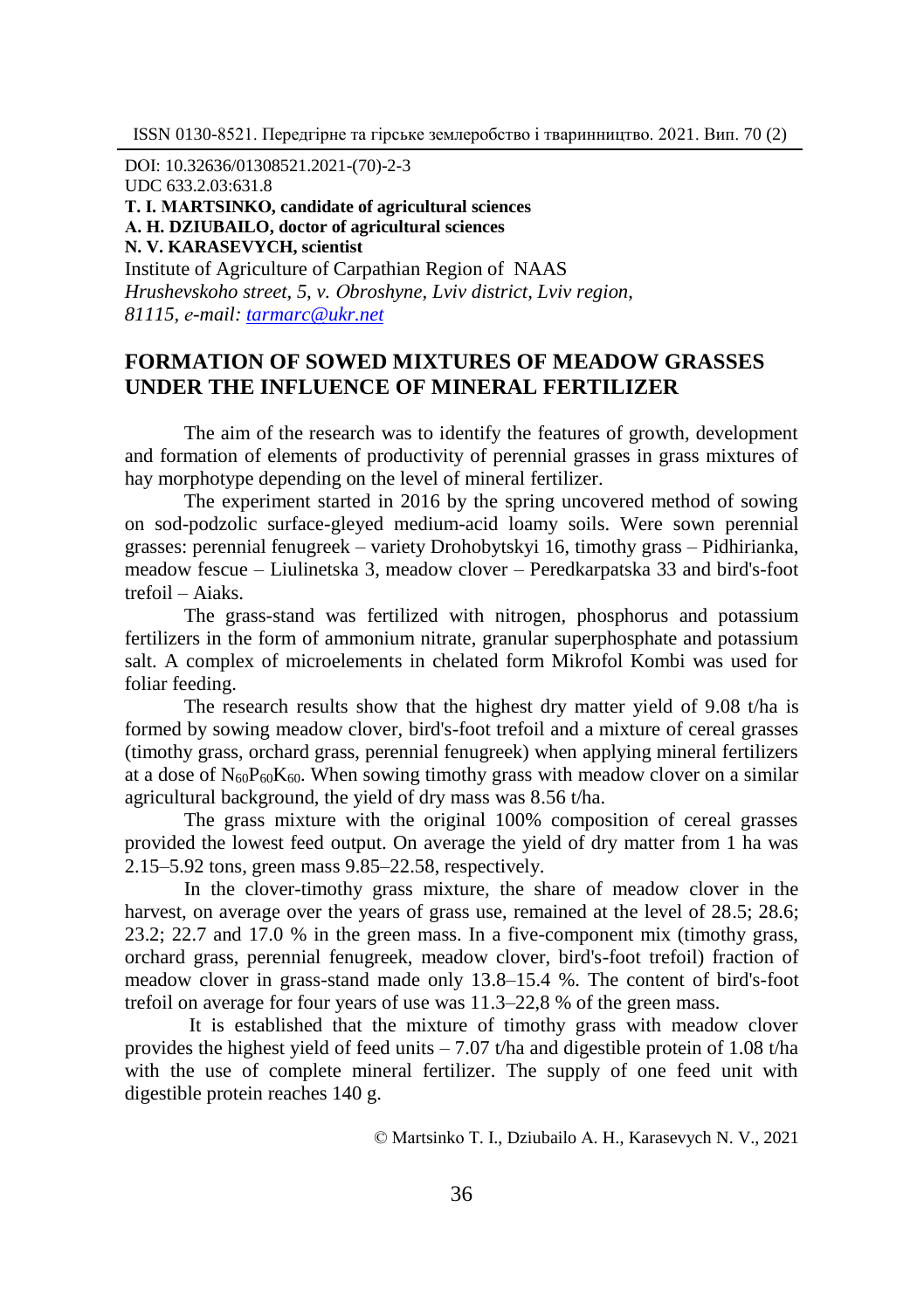**Key words:** grass mixtures, fertilizers, botanical composition, productivity, dry weight, feed units.

### **Марцінко Т. І., Дзюбайло А. Г., Карасевич Н. В.**

Інститут сільського господарства Карпатського регіону НААН

## **Формування сіяних сумішей лучних трав під впливом мінерального удобрення**

Метою досліджень було виявити особливості формування елементів продуктивності багаторічних трав у травосумішках сінокісного типу залежно від рівня мінерального удобрення.

Дослід було закладено в 2016 р. весняним безпокривним способом сівби на дерново-підзолистих поверхнево оглеєних середньокислих суглинкових ґрунтах. З багаторічних трав висівали: пажитницю багаторічну – сорт Дрогобицький 16, тимофіївку лучну – Підгірянка, кострицю лучну – Люлінецька 3, конюшину лучну – Передкарпатська 33 і лядвенець рогатий – Аякс.

Травостій удобрювали азотними, фосфорними та калійними добривами у формі аміачної селітри, гранульованого суперфосфату і калійної солі. Використовували комплекс мікроелементів у хелатній формі мікрофол комбі для позакореневого (листкового) підживлення травостою.

Дослідженнями встановлено, що найбільша врожайність сухої речовини (9,08 t/ha) формується за сівби конюшини лучної, лядвенцю рогатого і сумішки злакових трав (тимофіївка лучна, грястиця збірна, пажитниця багаторічна) при внесенні мінеральних добрив у дозі N<sub>60</sub>P<sub>60</sub>K<sub>60</sub>. За сівби тимофіївки лучної з конюшиною лучною на аналогічному агрофоні урожайність сухої маси становила 8,56 t/ha.

Травосуміш з вихідним 100-відсотковим складом злакових трав забезпечила найменший збір корму. За усереднених даних, вихід з 1 га сухої речовини становив 2,15–5,92 т, зеленої маси – відповідно 9,85–22,58.

У конюшино-тимофіївковій травосумішці частка конюшини лучної в урожаї в середньому за роки використання травостою зберігалася на рівні 28,5; 28,6; 23,2; 22,7 і 17,0 % в зеленій масі. У п`ятикомпонентній сумішці (тимофіївка лучна, грястиця збірна, пажитниця багаторічна, конюшина лучна, лядвенець рогатий) частка конюшини лучної у формуванні травостою становила лише 13,8‒15,4 %. Вміст лядвенцю рогатого в середньому за чотири роки використання становив 11,3‒22,8 % в зеленій масі.

Встановлено, що сумішка тимофіївки лучної з конюшиною лучною забезпечує найвищий вихід кормових одиниць (7,07 t/ha) і перетравного протеїну (1,08 t/ha) за використання повного мінерального добрива. Забезпеченість однієї кормової одиниці перетравним протеїном досягає 140 г.

**Ключові слова:** травосумішки**,** удобрення, ботанічний склад, продуктивність, суха маса, кормові одиниці.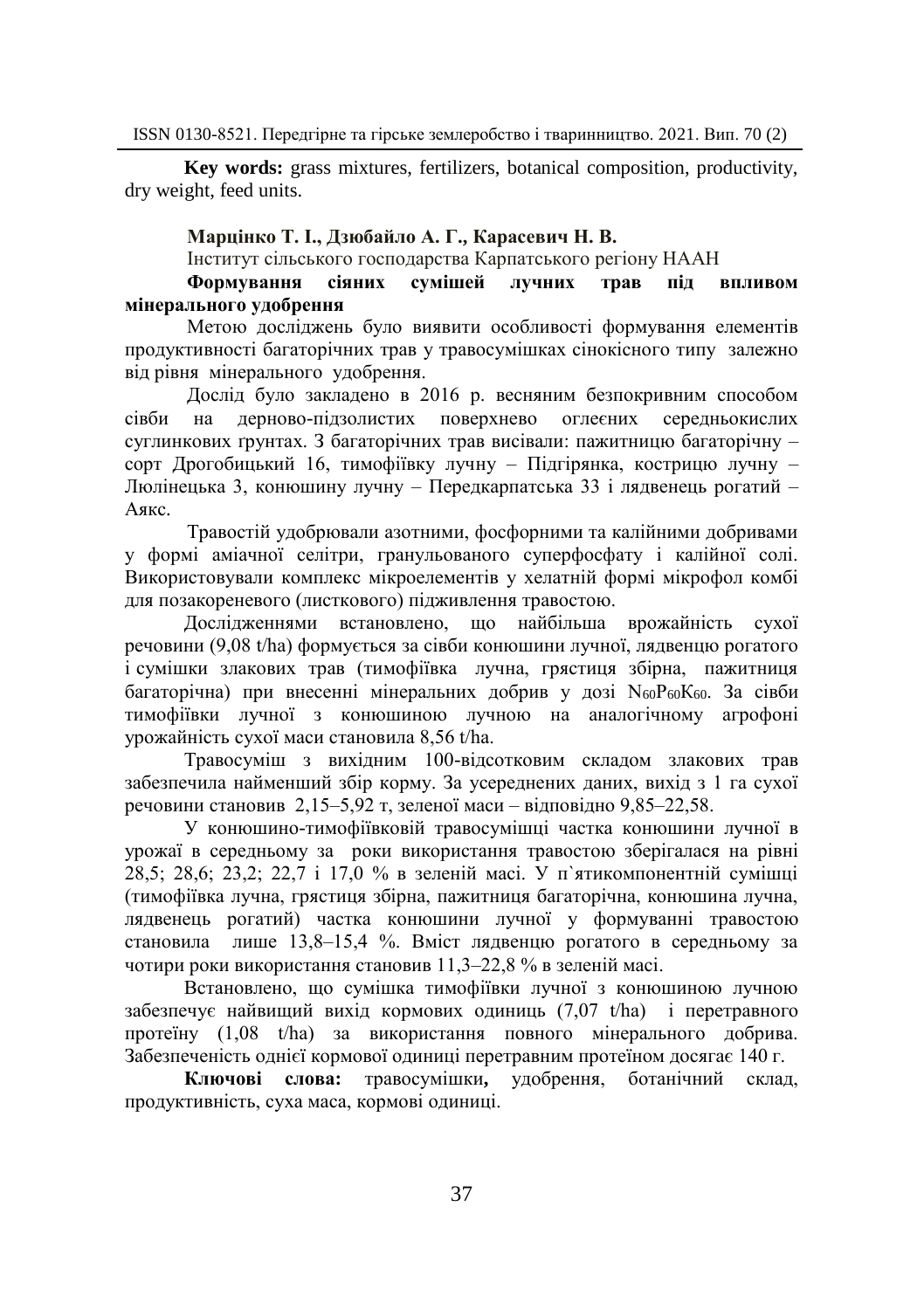**Introduction**. The basics of the formation of highly productive sown grass-stands provide a sound approach to the development and practical application of effective methods of their creation and rational use.

Sown grasslands, like natural ones, are a holistic system in which all the components are closely linked by metabolic processes. Therefore, a very important issue is the selection of the optimal number of herbs types that are part of the grass mixture. For a long time it was considered expedient to sow complex grass mixtures, which include  $8-10$  and even 15 species [1, 5, 7, 11, 25]. Later it was experimentally proved that grass mixtures of simplified type of  $4-5$  species, and on a high agro-background – with a smaller number of species in terms of productivity are not inferior to complex, while significantly reducing seed costs, improving care, more appropriate use of grass with biological characteristics of the main components of herbal mixture.

It should be noted that the grass mixture is a planned mixture of populations, species, varieties of grasses that live and develop according to different patterns than in single-species crops. Each population included in the grass mixture consists of genotypically and phenotypically diverse individuals, has its own optimum, maximum and minimum conditions for the accumulation of organic matter. At the same time, each population in a mixed crop serves as a living condition for others. A change in the number and biomass of one leads to changes in the other components. For each population it is necessary to create such conditions which would provide the greatest yield of all mix during all period of use. Therefore, it is important to know how relationships are formed in the process of their mutual sphere formation, types of behavior of different species in mixtures and changes that occur in the composition of grass mixtures over time [3,4, 7, 14, 15, 21, 24, 29].

To save energy, it is important to continue the use of legumes in grasslands up to 5-6 years [3, 10, 18]. This can be achieved by including in the grass mixture stable, long-lived types of legumes, the correct mode of use. According to M.F. Davydyuk and others, one of such ways may be to reduce the seeding rate. On average, in three years the highest yield was provided by legume-cereal grass mixture with half the sowing rate of cereals and the generally accepted sowing rate of legume components on the background of phosphorus-potassium fertilizers [7]. Reducing the sowing rates of cereal components at a constant sowing rate of legumes increases the productivity of grasslands by 1.3 times. The highest protein content and collection of feed units is observed in the same variant. This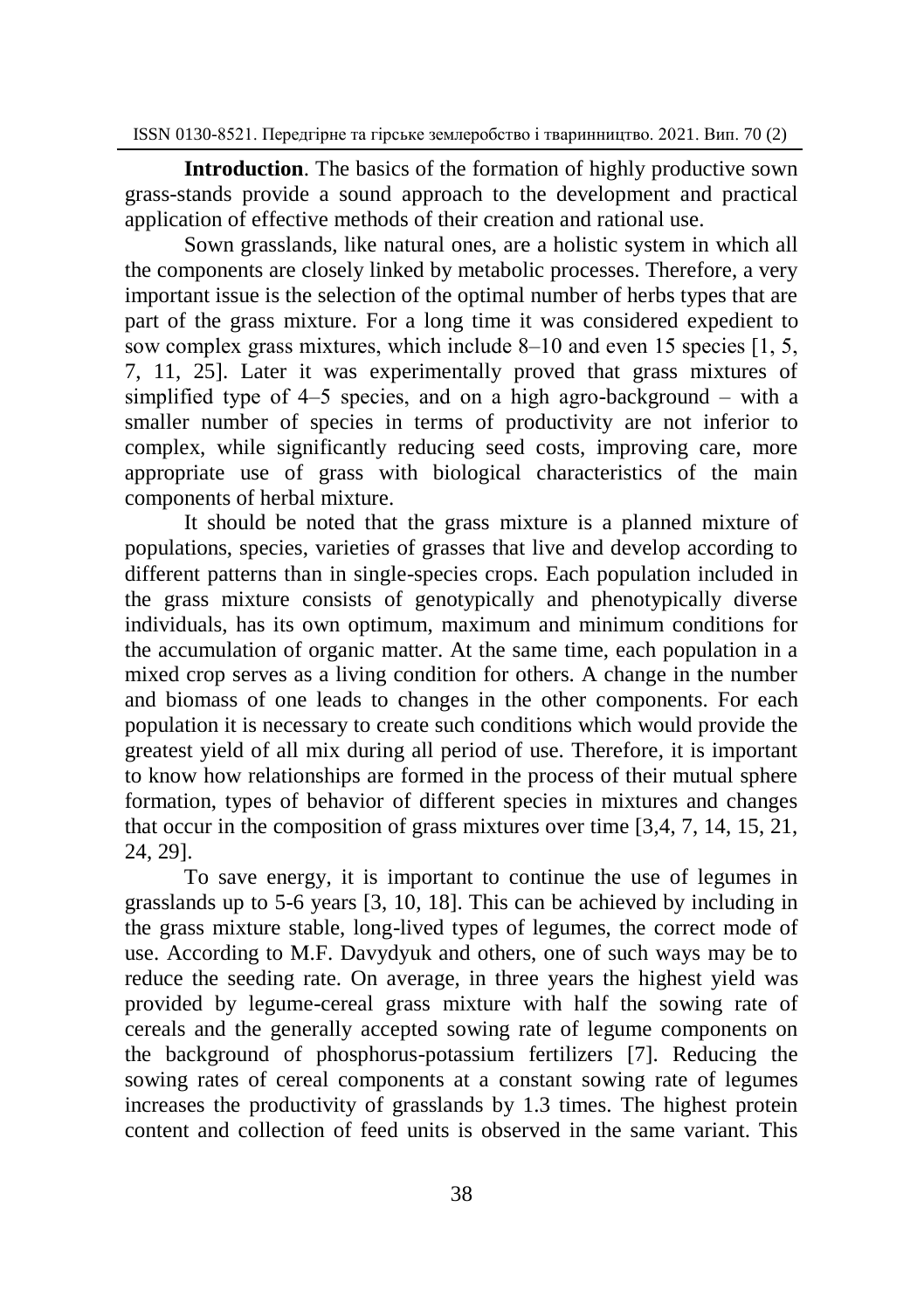technology helps to increase the fixation of biological nitrogen by 2.1 times  $[1, 10-14, 17, 19]$ .

It is established that after 3–5 years of grass use with more legume component, soil enrichment by 210–250 kg/ha of nitrogen is achieved due to root mass and formation of  $7-12$  t/ha of humus [15, 17]. 8 years after sowing of perennial grasses, the stock of humus in the upper (80 cm) layer increased by 25 t/ha [16]. Perennial legumes increase soil fertility much more than cereals. After all, with their crop-root residues, in the soil remains about 50% of nitrogen fixed from the air, which significantly increases the yield of subsequent crops for 2-3 years. Perennial legumes are able to form 500-700 kg/ha of humus annually, which is equivalent to the application of 20-30 t/ha of manure [10, 23, 26-28]. Also, when growing legumes, a certain part of the phosphorus accumulated by plants remains in the soil and is contained in organic matter (root system), which is easily decomposed by microorganisms.

Clover, depending on the conditions of cultivation and development, during the year can absorb from the air about 140 kg/ha of nitrogen, in the soil remains 60-80 kg/ha. The cost of 1 quintal of feed from clover compared to other forage crops is quite low and it has only 170 g of digestible protein per 1 feed unit [10, 20]. When meadow clover and trifolium repens is included in the mixture in the quantity of 5 and 3 kg/ha respectively – productivity of grasslands increases by  $1.5-2$  times, which is equivalent to the introduction of 61–95 kg/ha of mineral nitrogen on cereals [8, 16, 20, 22, 30].

However, in modern meadow grasses growing it is impossible to completely abandon the application of nitrogen fertilizers, even on legumes, as a result, there will be a sharp decline in yield, and in a few years – the degeneration of grass. Experiments conducted by V.A. Tiuldiukov [19] showed that without the use of fertilizers the yield of grass was at the level of 1.7–2.4 t/ha of dry matter, at the average norms ( $N_{120}$  and  $N_{180}$ ) – 3.9–6.0 t/ha.

Therefore, it is very important for obtaining high productivity of perennial grasses to ensure the correct selection of their species and fertilizer rates, taking into account the soil and climatic zones of cultivation.

**Materials and methods**. Experimental work was carried out during 2017–2020 at the Institute of Agriculture of the Carpathian Region of NAAS (Lishnia village, Drohobych district, Lviv region). The experiment was based on sod-podzolic surface-gleyed medium-acid loamy soils.

In early spring, the formed grass-stand was fertilized with nitrogen, phosphorus and potassium fertilizers in the form of ammonium nitrate,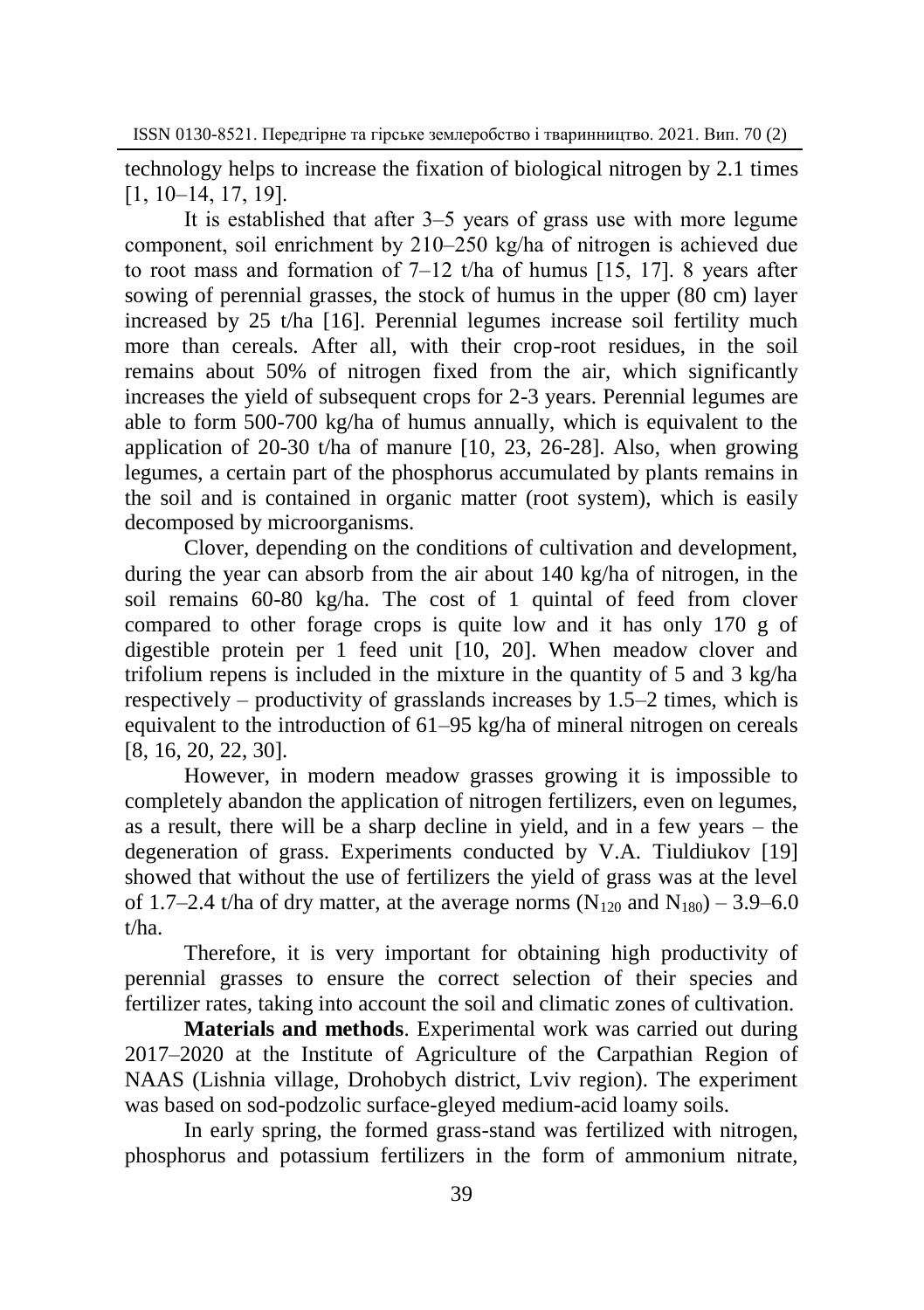granular superphosphate and potassium salt. We used a complex of microelements in the chelated form of microfol combi for foliar feeding with grass.

Agricultural techniques in the experimental plots were generally accepted, except for the elements that were studied in the experiment. From perennial grasses were sown: perennial fenugreek – variety Drohobytskyi 16, timothy grass – Pidhirianka, meadow fescue – Liulinetska 3, meadow clover – Peredkarpatska 33 and bird's-foot trefoil – Aiaks.

The selection of grass mixtures and their ratios were determined in accordance with the recommendations for the area.

Harvest accounting was performed according to the method of the Institute of Feeds NAAS by the division–weight method. The content of absolutely dry matter was determined by drying plant samples in a thermostat at a temperature of 100–105 ˚С (DSTU ISO 6497:2005). Determination of species, botanical composition, yield structure and grass density was performed by sampling the green mass from the plots of each variant of  $0.25$  m<sup>2</sup> from the first and third repetitions, which were divided into botanical-economic groups: cereals, legumes, grasses (DSTU 6017:2008). The total nutritional value of feed was calculated in feed units, based on data from their own chemical analyzes and taking into account the coefficients of their digestibility according to the A.P. Dmitrochenko (1972) method. Processing and generalization of research results was performed using the variance method of mathematical statistics (Dospekhov B.A., 1985) using Microsoft Excel software [2, 9].

**Results and discussion**. The dry matter yield of the mixtures varied depending on the level of fertilizer and the species composition of the grassstand. The collection of dry mass of sown grasses over the years of the study varied depending on the level of fertilizer in the range from 1.53 to 12.82 t/ha, and on average over four years – from 2.15 to 9.08 t/ha. This indicator was the lowest in areas fertilized only with phosphorus-potassium fertilizers at the rate of  $P_{60}K_{60}$ . Additional application of 30 kg of nitrogen per 1 ha in the spring increased the dry matter harvest from 0.68 to 1.48 t/ha, depending on the variant of the grass mixture (Table 1).

Increasing the nitrogen dose to 60 kg/ha in the variant with timothy meadow and meadow clover increased this figure to 8.56 t/ha, or 1.79 t/ha compared to the control, which is 26.4%. Further increase of the nitrogen dose to 90 kg/ha reduced the dry matter collection to 7.58 t/ha. This is due to a decrease in the share of meadow clover from 28.5% in areas fertilized with phosphorus-potassium fertilizers  $P_{60}K_{60}$ , to 17.0% in areas fertilized with complete mineral fertilizers at the rate of  $N_{90}P_{60}K_{60}$ .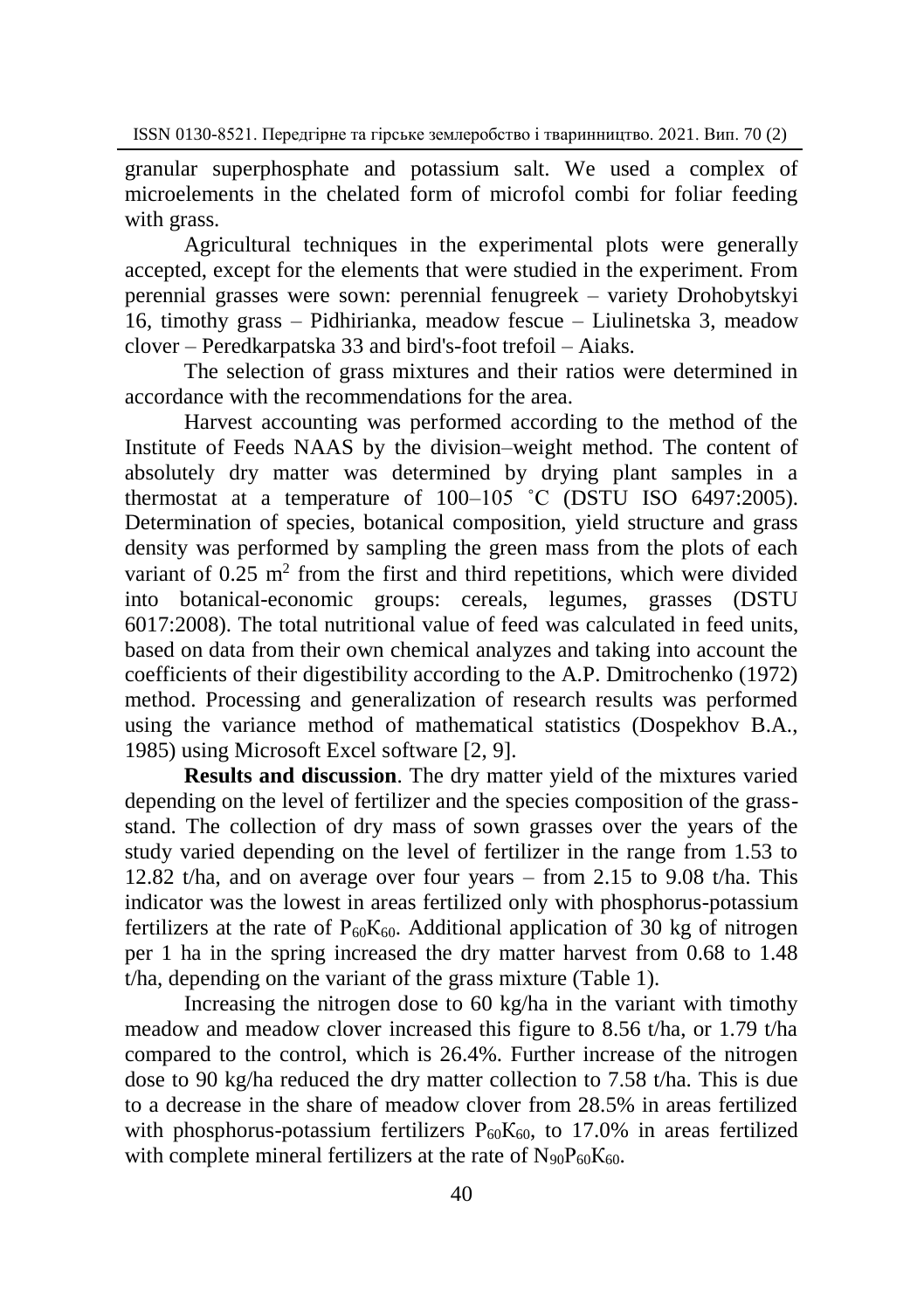Feeding the grass by applying over the vegetative mass of the drug microfol combi on the background of complete mineral fertilizers  $N_{30}P_{60}K_{60}$ contributed to some increase in dry matter yield:  $1.03-2.10$  t/ha more compared to phosphorus-potassium fertilizer and  $0.35-1.00$  t/ha more in comparison with  $N_{30}P_{60}K_{60}$  fertilizer.

Over the years of research, a significant difference in the yield of dry mass per area unit was observed. So, if in the first year of use of grass, from 1 hectare was collected depending on the level of fertilizer 2.49‒12.82 t/ha of dry weight, on the second  $-2.86-11.3$  t/ha, on the third and fourth  $$ accordingly only 1.73‒6.88 and 1.53‒6.91 t/ha.

| Grass mixtures<br>(types of grasses and<br>seeding rates)                              | Fertilizers                                               | 2017                        | 2018                 | 2019                 | 2020                 | Ave-<br>rage              |
|----------------------------------------------------------------------------------------|-----------------------------------------------------------|-----------------------------|----------------------|----------------------|----------------------|---------------------------|
| Timothy-grass                                                                          | $P_{60}K_{60} -$<br>background (B)<br>$B + N_{30}$        | 11,93<br>12,36              | 8,15<br>9,46         | 4,42<br>5,04         | 2,58<br>2,94         | 6,77<br>7,45              |
| $(6 \text{ kg/ha})$ , meadow<br>clover (16 kg/ha)                                      | $B + N_{30} +$<br>treatment MK*                           | 12,82                       | 10,33                | 5,13                 | 2,93                 | 7,80                      |
|                                                                                        | $B + N_{60}$<br>$\overline{B + N_{90}}$                   | 11,45<br>11.50              | 10,62<br>10,33       | 6,63<br>4,34         | 5,54<br>4,16         | 8,56<br>7,58              |
| Timothy-grass<br>(4 kg/ha), orchard                                                    | $P_{60}K_{60} -$<br>background (B)                        | 2,49                        | 2,86                 | 1,73                 | 1,53                 | 2,15                      |
| grass (6 kg/ha),<br>perennial fenugreek<br>(6 kg/ha), meadow                           | $B + N_{30}$<br>$B + N_{30} +$<br>treatment MK*           | 4,84<br>5,01                | 4,80<br>6,68         | 2,19<br>2,61         | 2,48<br>2,70         | 3,58<br>4,25              |
| fescue $(6 \text{ kg/ha})$                                                             | $\overline{B}$ + N <sub>60</sub><br>$\overline{B+N_{90}}$ | 5,08<br>6,64                | 5,87<br>8,34         | 3,45<br>4,20         | 4,54<br>4,50         | 4,73<br>5,92              |
| Timothy-grass<br>(4 kg/ha), orchard<br>grass (6 kg/ha),                                | $P_{60}K_{60} -$<br>background (B)<br>$B + N_{30}$        | 9,58<br>$\overline{11,51}$  | 7,62<br>9,91         | 5,25<br>4,91         | 3,74<br>3,88         | 6,55<br>$\overline{7,55}$ |
| perennial fenugreek<br>$(6 \text{ kg/ha})$ , meadow                                    | $B + N_{30} +$<br>treatment MK*                           | 10,90                       | 11,30                | 5,83                 | 4,98                 | 8,25                      |
| clover (3 kg/ha),<br>bird's-foot trefoil<br>$(3 \text{ kg/ha})$                        | $\overline{B+N}_{60}$<br>$B + N_{90}$                     | $\overline{1}1,41$<br>10,38 | 11,12<br>7,77        | 6,88<br>5,87         | 6,91<br>4,27         | 9,08<br>7,07              |
| $LSD0.5$ , t/ha Factor A<br>Factor B<br><b>Interaction AB</b><br>*MK – microfol combi. |                                                           | 0.20<br>0,25<br>0.44        | 0,27<br>0,33<br>0.57 | 0.08<br>0,11<br>0,22 | 0.09<br>0,20<br>0.25 |                           |

**1. Dry mass yield of sown grassland depending on fertilizer and composition of grass mixtures, t/ha**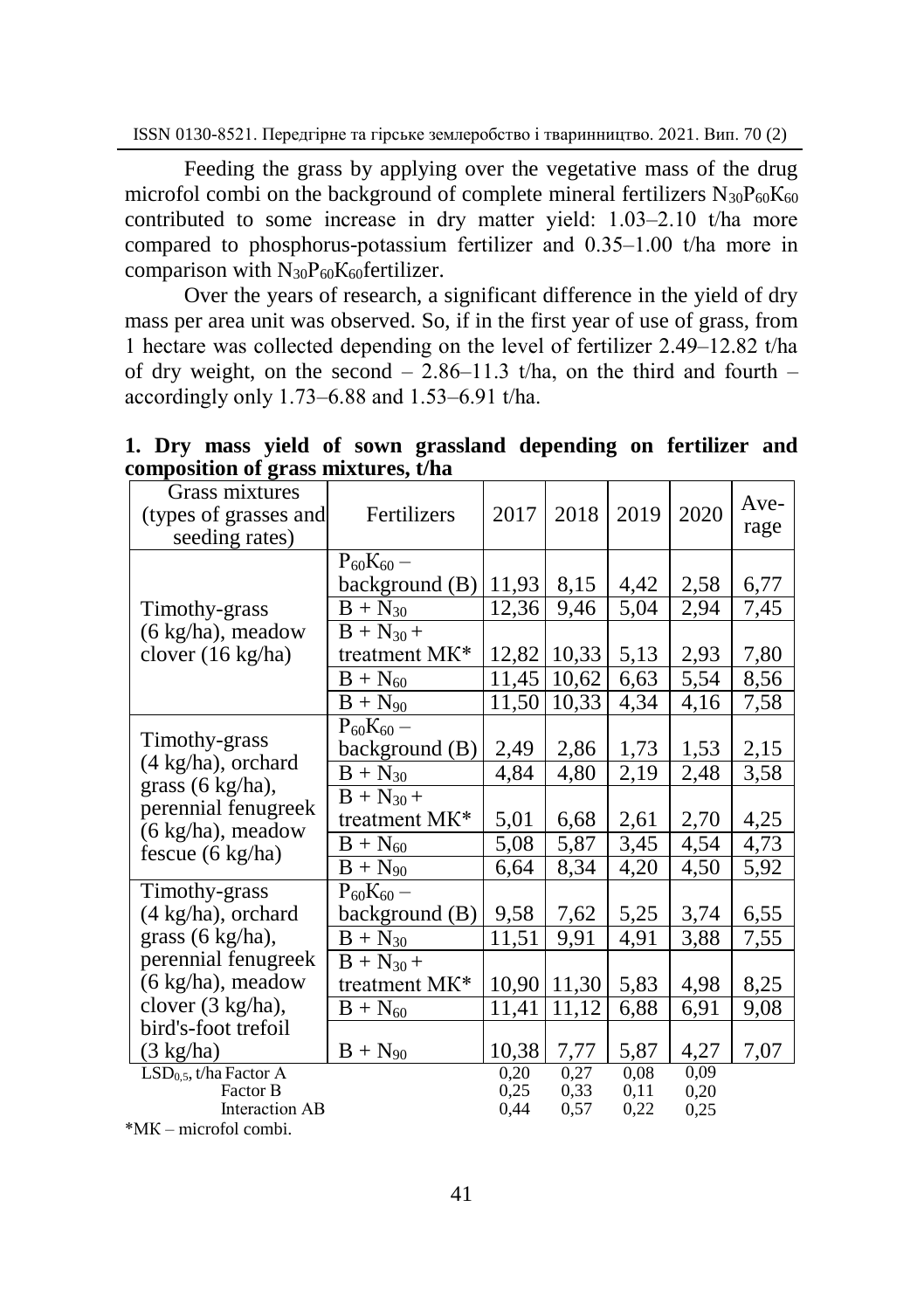And first of all it concerns sites fertilized only by phosphoruspotassium fertilizers. This is due to the loss of yielding grass-stands of legumes and cereals.

Thus, the highest yield of dry mass (9.08 t/ha) was provided by sowing of meadow clover, bird's-foot trefoil and a mixture of cereal grasses (timothy-grass, orchard grass, perennial fenugreek) when applying mineral fertilizers at a dose of  $N_{60}P_{60}K_{60}$ . When sowing timothy-grass with meadow clover on a similar agricultural background, the dry matter yield was 8.56 t/ha.

According to the averaged data during 2017–2020, the quantity of meadow clover in the experiment was 17.0–28.6% and the quantity of bird's-foot trefoil was 11.3–22.8%. The content of legumes in the variants with the introduction of starting doses of nitrogen  $(N_{30})$  was 29.0–28.6%, while in the background variant  $-28.5-37.2\%$  in the green mass. And further increase in doses of nitrogen fertilizers significantly reduced the amount of legumes in the grass. In the variant with sowing only cereal grasses, their content in the herbage was 72.7–86.0%, self-seeding grasses – 13.9–27.3% in the green mass (Table 2).

| $\frac{1}{2}$ and $\frac{1}{2}$<br>Grass mixtures<br>(types of grasses and<br>seeding rates) | Fertilizers                            | Meadow<br>clover  | Bird's-<br>foot<br>trefoil | Cereals | <b>Different</b><br>herbs |
|----------------------------------------------------------------------------------------------|----------------------------------------|-------------------|----------------------------|---------|---------------------------|
|                                                                                              | 2                                      | 3                 | 4                          | 5       | 6                         |
|                                                                                              | $\rm P_{60}K_{60}$ –<br>background (B) | 28,5              |                            | 58,3    | 13,3                      |
| Timothy-grass                                                                                | $B + N_{30}$                           | 28,6              |                            | 57,4    | 14,0                      |
| $(6 \text{ kg/ha}),$<br>meadow clover<br>$(16 \text{ kg/ha})$                                | $B + N_{30} +$<br>treatment MK*        | 23,2              |                            | 61,1    | 15,5                      |
|                                                                                              | $\overline{B}$ + N <sub>60</sub>       | 22,7              |                            | 65,1    | 12,2                      |
|                                                                                              | $\overline{B}$ + N <sub>90</sub>       | $\overline{17,0}$ |                            | 70,8    | 12,2                      |
| Timothy-grass                                                                                | $P_{60}K_{60} -$<br>background (B)     |                   |                            | 72,7    | 27,3                      |
| (4 kg/ha), orchard                                                                           | $B + N_{30}$                           |                   |                            | 80,5    | 19,4                      |
| grass (6 kg/ha),<br>perennial fenugreek<br>(6 kg/ha), meadow                                 | $B + N_{30} +$<br>treatment MK*        |                   |                            | 76,0    | 23,8                      |
| fescue $(6 \text{ kg/ha})$                                                                   | $B + N_{60}$                           |                   |                            | 80,6    | 19,3                      |
|                                                                                              | $B + N_{90}$                           |                   |                            | 86,0    | 13,9                      |

**2. Botanical and economic composition of grass-stands depending on fertilizer and composition of grass mixtures, average for 2017–2020,% of the total yield**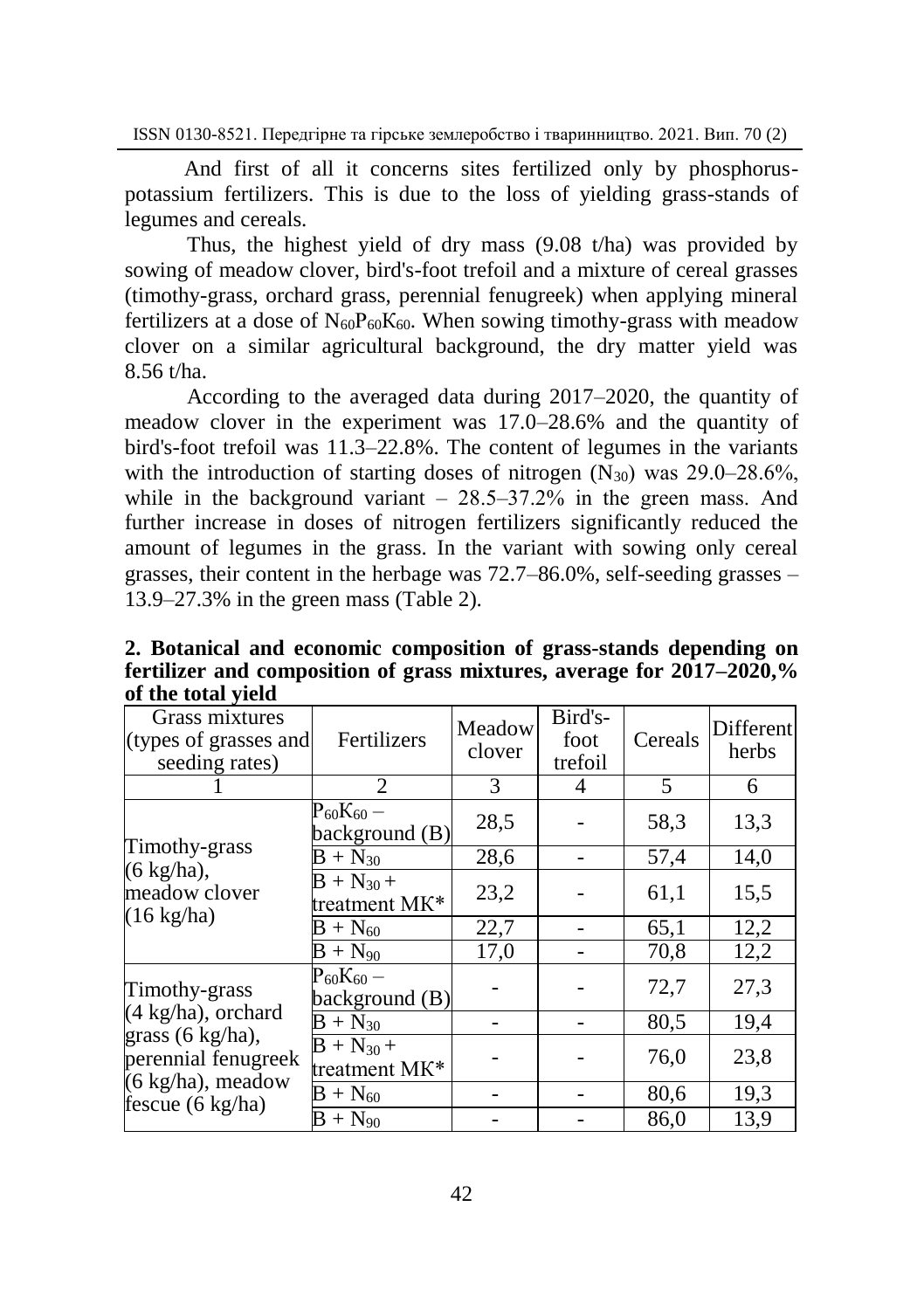| ISSN 0130-8521. Передгірне та гірське землеробство і тваринництво. 2021. Вип. 70 (2) |  |  |  |
|--------------------------------------------------------------------------------------|--|--|--|
|                                                                                      |  |  |  |

| Timothy-grass<br>$(4 \text{ kg/ha})$ , orchard | $\mathrm{P_{60}K_{60}}-$<br>background (B) | 14,4 | 22,8 | 51,7 | 11,0 |
|------------------------------------------------|--------------------------------------------|------|------|------|------|
| grass $(6 \text{ kg/ha})$ ,                    | $B + N_{30}$                               | 15,0 | 14.0 | 57,0 | 14,2 |
| perennial fenugreek<br>(6 kg/ha), meadow       | $B + N_{30} +$<br>treatment MK*            | 13,0 | 11,3 | 59,6 | 17,3 |
| clover (3 kg/ha),                              | $B + N_{60}$                               | 15,4 | 11.9 | 63,0 | 9,62 |
| bird's-foot trefoil<br>$(3 \text{ kg/ha})$     | $B + N_{90}$                               | 13,8 | 13,3 | 62,3 | 10,6 |

There is no clear dependence of the change in the content of the legume component in the green mass on the foliar feeding of grasses with the drug microfol combi.

Increasing the rate of application of nitrogen fertilizers in the experiment to  $N_{90}$  significantly reduced the percentage of sown legumes in the grass-stand and, as a consequence, led to a decrease in yield. Thus, if in the areas fertilized only with phosphorus-potassium fertilizers  $P_{60}K_{60}$ , legumes in the grassland averaged 28.5–37.2% over the years of research, then in the areas fertilized with  $N_{30}P_{60}K_{60} - 21.0 - 29.0\%$ .

A further increase the nitrogen dose to  $N_{60}$  slightly reduced the content of the legume component in both grass mixtures: up to 22.7% on timothy-clover and in the mixture, which included meadow clover (3 kg/ha) and bird's-foot trefoil (3 kg/ha), to 27.3%. Application of  $N_{90}$  reduced the content of legumes in the grassland to 17.0% in the first and to 27.1% in the third grass mixture.

The purpose of growing legumes and cereals is to increase the production of digestible protein and fully provide with it a feed unit. In our case, 1 kg of dry mass of legume-cereal grass mixtures contains  $0.60-0.92$ feed units, and digestible protein in the feed unit  $-102-143$  g, which is fully consistent with the established zootechnical standards for feeding animals (Table 3).

Low saturation of the fodder unit with digestible protein was observed in the variants with sown cereal grasses – only  $53.9-103$  g. However, the feed of cereal grasses when applying nitrogen fertilizers was characterized by a sufficient content of feed units  $-65-73$  g in 1 kg of dry weight. As the nitrogen dose increased from 30 to 60 kg/ha, the yield of feed units increased.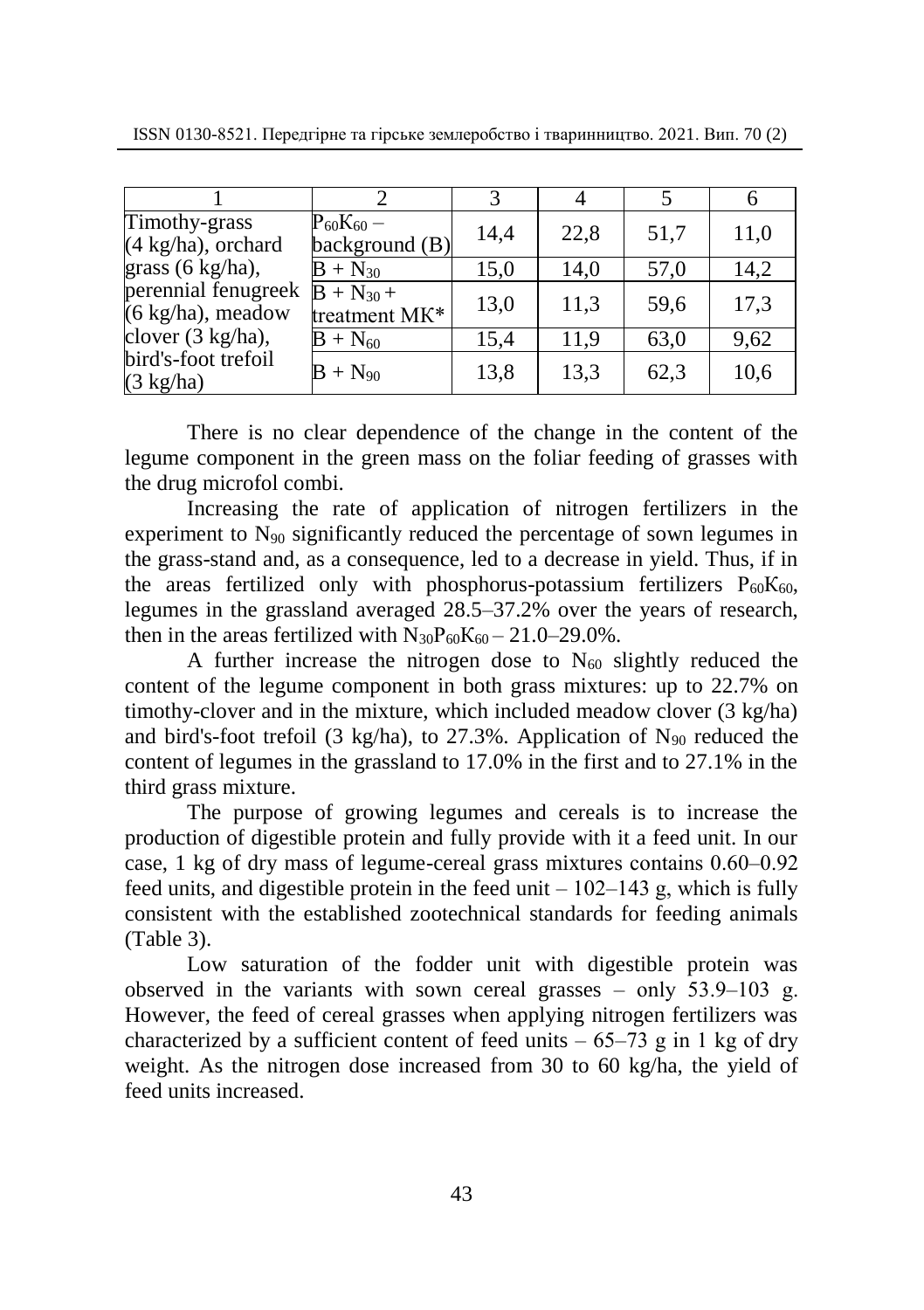| j<br>in such com<br>i sown or<br>١<br>$\frac{1}{2}$<br><b>Creative Contracts</b><br>,,,,,,,<br>5<br>5<br>-<br>orass mixtures, average for<br>i<br>S<br>$1 - 4 - 3 + 4 = 0$<br>$\begin{bmatrix} 1 & 0 & 0 & 0 \\ 0 & 0 & 0 & 0 \\ 0 & 0 & 0 & 0 \\ 0 & 0 & 0 & 0 \\ 0 & 0 & 0 & 0 \\ 0 & 0 & 0 & 0 \\ 0 & 0 & 0 & 0 \\ 0 & 0 & 0 & 0 & 0 \\ 0 & 0 & 0 & 0 & 0 \\ 0 & 0 & 0 & 0 & 0 \\ 0 & 0 & 0 & 0 & 0 & 0 \\ 0 & 0 & 0 & 0 & 0 & 0 \\ 0 & 0 & 0 & 0 & 0 & 0 \\ 0 & 0 & 0 & 0 & 0 & 0 \\ 0 & 0 & 0 & 0 & $ |    |  |
|------------------------------------------------------------------------------------------------------------------------------------------------------------------------------------------------------------------------------------------------------------------------------------------------------------------------------------------------------------------------------------------------------------------------------------------------------------------------------------------------------------|----|--|
|                                                                                                                                                                                                                                                                                                                                                                                                                                                                                                            |    |  |
|                                                                                                                                                                                                                                                                                                                                                                                                                                                                                                            |    |  |
|                                                                                                                                                                                                                                                                                                                                                                                                                                                                                                            |    |  |
|                                                                                                                                                                                                                                                                                                                                                                                                                                                                                                            |    |  |
|                                                                                                                                                                                                                                                                                                                                                                                                                                                                                                            |    |  |
|                                                                                                                                                                                                                                                                                                                                                                                                                                                                                                            |    |  |
|                                                                                                                                                                                                                                                                                                                                                                                                                                                                                                            |    |  |
|                                                                                                                                                                                                                                                                                                                                                                                                                                                                                                            |    |  |
|                                                                                                                                                                                                                                                                                                                                                                                                                                                                                                            |    |  |
|                                                                                                                                                                                                                                                                                                                                                                                                                                                                                                            |    |  |
| í                                                                                                                                                                                                                                                                                                                                                                                                                                                                                                          | l, |  |

| grass mixtures, average for 2017-2020                  |                                   |                       |                                |                                            |                               |
|--------------------------------------------------------|-----------------------------------|-----------------------|--------------------------------|--------------------------------------------|-------------------------------|
| grasses and seeding rates)<br>Grass mixtures (types of | Fertilizers                       | Feed units<br>in 1 kg | feed units.<br>Yield of<br>tha | 1 feed unit, g<br>Digestible<br>protein in | Output of raw<br>protein, tha |
|                                                        | $P_{60}K_{60}$ – background $(B)$ | 0,66                  | 4,47                           | 102                                        | 0.69                          |
|                                                        | $B + N_{30}$                      | 0,70                  | 5,21                           | 127                                        | 0,66                          |
| Timothy-grass (6 kg/ha),                               | $B + N_{30} +$ treatment MK*      | 0.65                  | 5,07                           | 135                                        | 0,68                          |
| meadow clover (16 kg/ha)                               | $B + N_{60}$                      | 0.90                  | 7,70                           | 140                                        | 1,08                          |
|                                                        | $B + N_{90}$                      | 0,92                  | 6,97                           | 143                                        | 1,00                          |
|                                                        | $P_{60}K_{60}$ – background $(B)$ | 0,50                  | 1,07                           | 53,9                                       | 0,12                          |
| Timothy-grass (4 kg/ha),                               | $B + N_{30}$                      | 0,73                  | 2,61                           | 69,3                                       | 0,24                          |
| orchard grass (6 kg/ha),                               | $B + N_{30} +$ treatment $M K^*$  | 0,72                  | 3,06                           | 75,9                                       | 0,32                          |
| perennial femigreek (6 kg/ha),                         | $B + N_{60}$                      | 0,72                  | 3,40                           | 82,8                                       | 0,39                          |
| meadow fescue (6 kg/ha)                                | $B + N_{90}$                      | 0,65                  | 3,84                           | 103                                        | 0.61                          |
| Timothy-grass (4 kg/ha),                               | $P_{60}K_{60}$ – background $(B)$ | 0,64                  | 4,19                           | 125                                        | 0,52                          |
| orchard grass (6 kg/ha),                               | $B + N_{30}$                      | 0.65                  | 4,91                           | 121                                        | 0.59                          |
| perennial fenugreek (6 kg/ha),                         | $B + N_{30}$ + treatment MK*      | 0.64                  | 5,28                           | 124                                        | 0.65                          |
| meadow clover (3 kg/ha),                               | $B + N_{60}$                      | 0.60                  | 5,45                           | 131                                        | 0,71                          |
| bird's-foot trefoil (3 kg/ha)                          | $B + N_{90}$                      | 0.61                  | 4,31                           | 115                                        | 0,50                          |
| * MK – microfol combi.                                 |                                   |                       |                                |                                            |                               |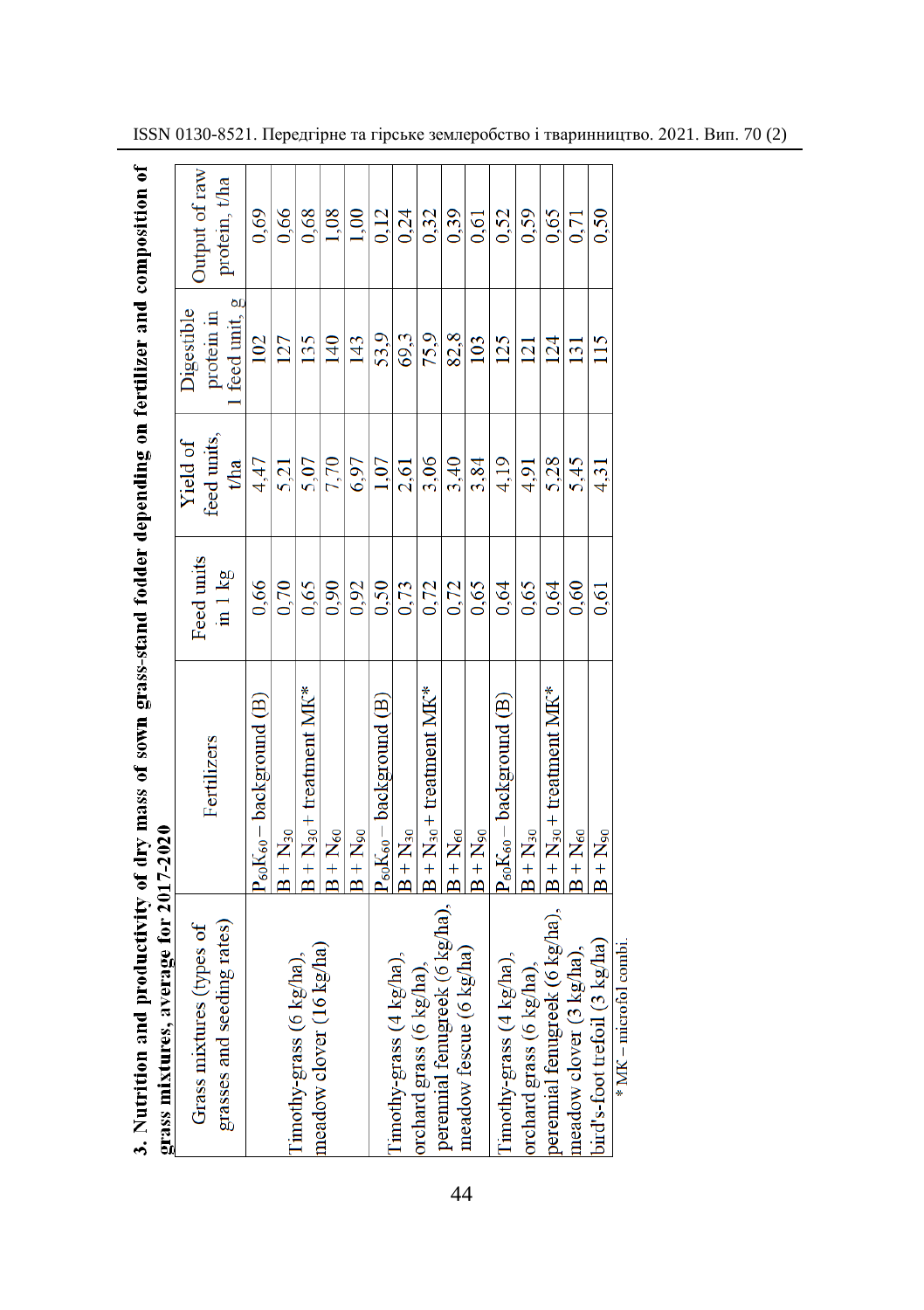**Conclusions**. The highest yield with a dry matter of 9.08 t/ha is formed by sowing meadow clover, bird's-foot trefoil and a mixture of cereal grasses (timothy-grass, orchard grass, perennial fenugreek) when applying mineral fertilizers at a dose of  $N_{60}P_{60}K_{60}$ . During the sowing of timothygrass with meadow clover on a similar agricultural background, the dry matter yield was 8.56 t/ha.

The use of microelements in the form of the drug microfol combi contributed to some increase in yield indicators, namely: on the grass mixture of timothy-grass (6 kg/ha) and hybrid clover (16 kg/ha) by 0.35 t/ha; cereal grassland  $-0.67$  t/ha; on grassland of timothy-grass (4 kg/ha), perennial fenugreek (6 kg/ha), perennial fenugreek (6 kg/ha), meadow clover (3 kg/ha) and bird's-foot trefoil (3 kg/ha) – 0.70 t/ha of dry mass.

Increasing the rate of application of nitrogen fertilizers in the experiment to  $N_{90}$  significantly reduced the percentage of sown legumes in the grass and, as a consequence, led to a decrease in yield.

It was found that the mixture of timothy-grass with meadow clover provides the highest yield of feed units (7.07 t/ha) and digestible protein (1.08 t/ha) with the use of complete mineral fertilizer. The supply of one feed unit with digestible protein reaches 140 g.

### **Список використаної літератури**

1. Агроекобіологічні основи створення та використання лучних фітоценозів / М. Т. Ярмолюк та ін. Львів, 2013. 304 с.

2. Бабич А.О. Методика проведення дослідів з кормовиробництва та годівлі тварин. Київ, 1994. 80 с.

3. Багаторічні бобово-злакові травосуміші в інтенсивному кормовиробництві / Л. М. Єрмакова та ін. *Вісник аграрної науки.* 1999. № 6. С. 36‒37.

4. Байер Я., Петр И., Черны В. Формирование урожая основных сельскохозяйственных культур / пер. с чеш. З. К. Благовещенской. Москва : Колос, 1984. 367 с.

5. Боговін А. В., Пташнік М. М., Дудник С. В. Відновлення продуктивних, екологічно стійких трав'янистих біогеоценозів на антропотрансформованих едафотопах. Київ, 2017. 356 с.

### **References**

1. Agroecobiological bases of creation and use of meadow phytocenoses / M. T. Yarmoliuk et al. Lviv, 2013. 304 p.

2. Babych A. O. Methods of conducting experiment on forage production and animal feeding. Kyiv, 1994. 80 p.

3. Perennial legume-cereal mixtures in intensive fodder production / L. M. Yermakova et al. *Visnyk ahrarnoi nauky.* 1999. No 6. P. 36‒37.

4. Baier Ja., Petr I., Cherny V. Formation of the harvest of the main agricultural crops / per. s chesh. Z. K. Blagoveshhenskoj. Moscow : Kolos, 1984. 367 p.

5. Bohovin A. V., Ptashnik M. M., Dudnyk S. V. Restoration of productive, ecologically sustainable herbaceous biogeocenosices on anthropotransformed edaphotopes. Kyiv, 2017. 356 p.

6. Vlokh V. H., Kyrychenko N.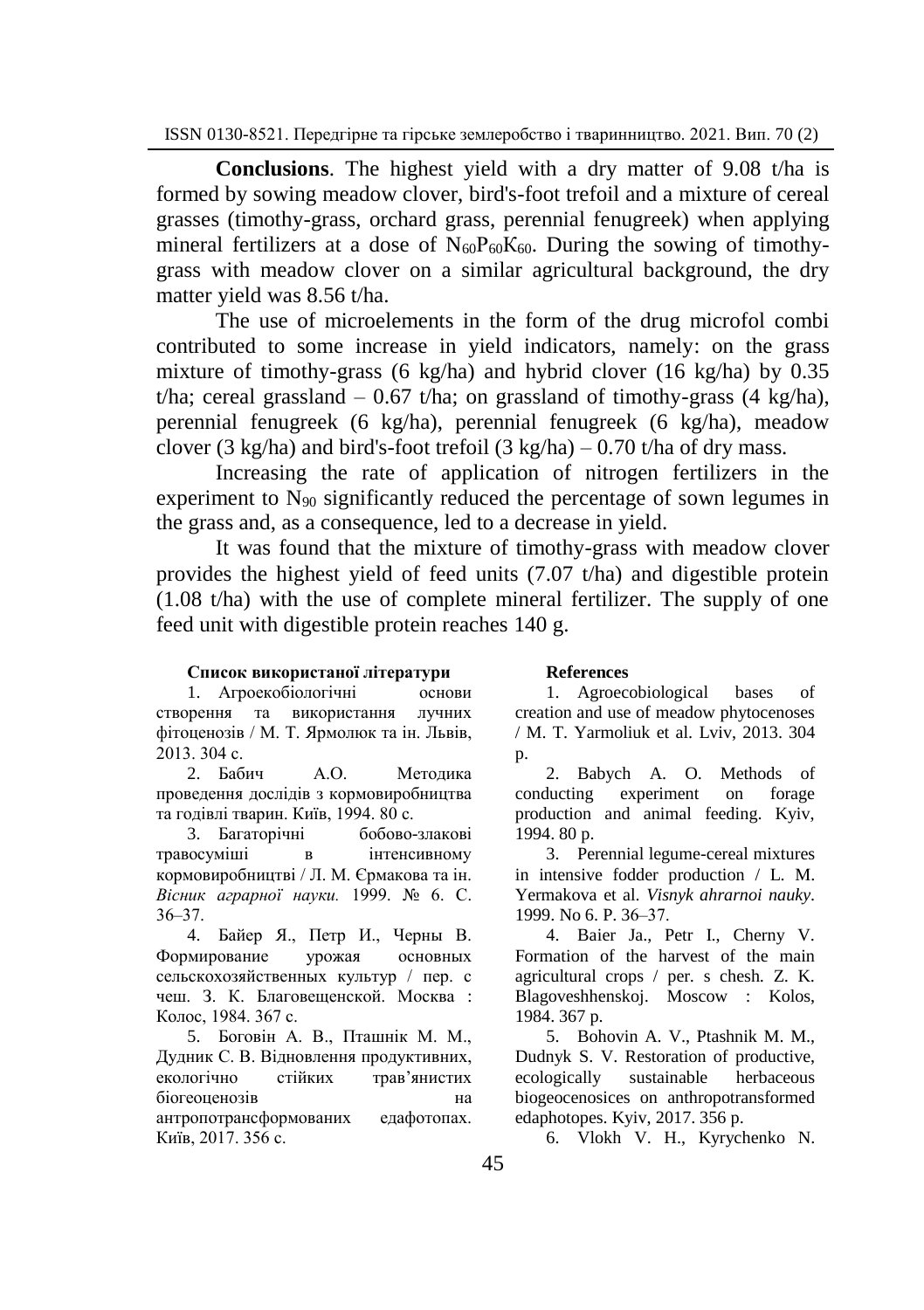6. Влох В. Г., Кириченко Н. Я., Когут П. М. Луківництво. Київ : Урожай, 2003. 118 с.

7. Давидюк М. Ф., Белаш В. А., Кочик Г. М. Cтворення високопродуктивних сінокосів за ресурсоощадливою технологією. *Корми і кормовиробництво*. 2001. Вип. 47. С.  $207 - 210$ .

8. Давидюк О. М. Вплив травосумішок на продуктивність пасовищ та якість кормів. *Вісник аграрної науки.* 2001. № 7. С. 71.

9. Доспехов Б. А. Методика полевого опыта (с основами статистической обработки результатов исследований). Изд. 5-е, доп. и перераб. Москва, 1985. 351 с.

10. Лазарев Н. Н., Благовещенский К. А. Многолетние травы в интенсивном молочном скотоводстве Западной Европы. *Известия ТСХА.* 2015. Вып. 6. С. 101–107.

11. Макаренко П. С. Влияние режимов использования и норм азотных удобрений на продуктивность бобовозлакового травостоя и качество корма. *Корма и кормопроизводство*. 1989. Вып. 28. С. 42–47.

12. Марцінко Т. І. Вплив удобрення на продуктивність та ботанікогосподарський склад сіяних лучних агроценозів. *Передгірне та гірське землеробство і тваринництво.* 2020. Вип. 68 (1). С. 135–145.

13. Марцінко Т. І., Дзюбайло А. Г., Карасевич Н. В. Продуктивність бобовозлакового травостою залежно від удобрення в умовах Передкарпаття. *Передгірне та гірське землеробство і тваринництво.* 2019. Вип. 66. С. 145– 155.

14. Особливості формування різновікових лучних травостоїв залежно від поверхневого поліпшення / У. О. Котяш та ін. *Передгірне та гірське землеробство і тваринництво.* 2019. Вип. 66. С. 117–129.

15. Сайко В. Ф. Проблема

Ya., Kohut P. M. Meadow cultivation. Kyiv : Urozhai, 2003. 118 p.

7. Davydiuk M. F., Belash V. A., Kochyk H. M. Creation of highly productive hayfields on resource-saving technology. *Kormy i kormovyrobnytstvo*. 2001. Issue 47. P. 207‒210.

8. Davydiuk O. M. Influence of grass mixtures on pasture productivity and fodder quality. *Visnyk ahrarnoi nauky.* 2001. No 7. P. 71.

9. Dospehov B. A. Methodology of field experiment (with basics of statistical processing of rescarch results). 5th ed. Moscow, 1985. 351 p.

10. Lazarev N. N., Blagoveshhenskij K. A. Perennial grasses in intensive dairy farming in Western Europe. *Izvestija TSKhA*. 2015. Issue 6. P. 101–107.

11. Makarenko P. S. Influence of the modes of use and norms of nitrogen fertilizers on the productivity of leguminous-cereal herbage and the quality of forage. *Korma i kormoproizvodstvo*. 1989. Issue 28. P. 42–47.

12. Martsinko T. I. Influence of fertilizer on productivity and botanical and economic composition of sown meadow agrocenoses. *Peredhirne ta hirske zemlerobstvo i tvarynnytstvo.* 2020. Issue 68 (1). P. 135–145.

13. Martsinko T. I., Dziubailo A. H., Karasevych N. V. Productivity of leguminous and cereal grasses depending on fertilizer in the conditions of Precarpathians. *Peredhirne ta hirske zemlerobstvo i tvarynnytstvo.* 2019. Issue 66. P. 145–155.

14. Features of formation of different age meadow grasses depending on surface improvement / U. O. Kotyash et al. *Peredhirne ta hirske zemlerobstvo i tvarynnytstvo.* 2019. Issue 66. P. 117–129.

15. Saiko V. F. The problem of providing soils with organic matter. *Visnyk ahrarnoi nauky.* 2003. No 5. P.  $5 - 9$ .

16. Satsyk V. O. Productivity of legumes and legume-cereal mixtures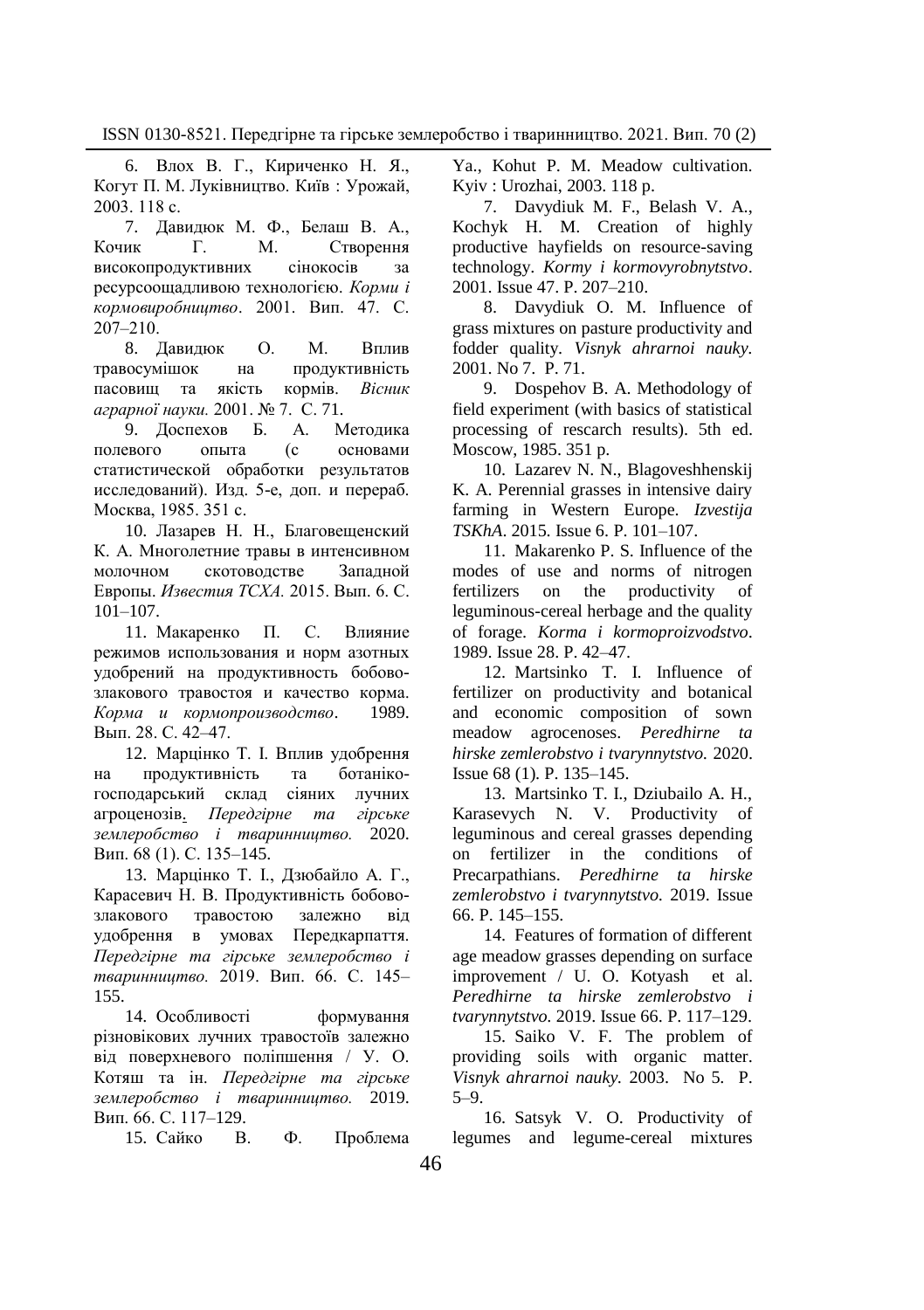забезпечення ґрунтів органічною речовиною. *Вісник аграрної науки.* 2003. № 5. С. 5‒9.

16. Сацик В. О. Продуктивність бобових трав та бобово-злакових травосумішок при укісному використанні. *Вісник аграрної науки.* 2000. № 5. С. 67–68.

17. Тебердиев Д. М., Родионова А. В. Эфективность удобрений на долголетнем сенокосе. *Кормопроизводство.* 2015. № 10. С. 3–7.

18. Тоомре Р. И. Долголетние культурные пастбища. Москва : Колос, 1996. 399 с.

19. Тюльдюков В. А., Прудников А. Д., Самойлова Л. Г. Формирование многолетних агрофитоценозов на мелиорированных землях при различных способах их использования и уровнях минерального питания. *Известия ТСХА.* 1995. Вып. 4. С. 14–36.

20. Яценко М., Приступа В. Конюшина – перспективна культура. *Тваринництво України.* 2000. № 3/4. С. 29.

21. A plant‐functional‐type approach tailored for stakeholders involved in field studies to predict forage services and plant biodiversity provided by grasslands / [M.](https://onlinelibrary.wiley.com/action/doSearch?ContribAuthorStored=Duru%2C+M)  [Duru](https://onlinelibrary.wiley.com/action/doSearch?ContribAuthorStored=Duru%2C+M) et al. *Grass and Forage Science*. 2014. Vol. 70. P. 2‒18.

22. [Benjamin F. Tracy.](https://onlinelibrary.wiley.com/action/doSearch?ContribAuthorStored=Tracy%2C+Benjamin+F) Conditions that favor clover establishment in permanent grass swards *Grassland Science.* 2014. Vol. 61. Р. 34‒40.

23. Dry-matter yield of *Lotus* varieties in white clover grass mixtures in a lowfertility soil / [A. H. Marshall](https://onlinelibrary.wiley.com/action/doSearch?ContribAuthorStored=Marshall%2C+A+H) et al. *Grass and Forage Science*. 2014. Vol. 69, Issue 2. P. 294-302.

24. Fychan R., Sanderson R., Marley C. L. Effects of harvesting red clover/ryegrass at different stage of maturity on forage yield and quality. *Grassland Science in Europe.* 2016. Vol. 21 : The multiple roles of grassland in the European bioeconomy. P. 323-325.

25. Huyghe C., De Vliegher A.,

when used indirectly. *Visnyk ahrarnoi nauky.* 2000. No 5. P. 67–68.

17. Teberdiiev D. M., Rodionova A. V. Fertilizer efficiency in long-term haymaking. *Kormoproizvodstvo.* 2015. No 10. P. 3–7.

18. Toomre R. I. Long-term cultivated pastures. Moscow : Kolos, 1996. 399 p.

19. Tiul'diukov V. A., Prudnikov A. D., Samojlova L. G. Formation of perennial agrophytocenoses on reclaimed lands with different methods of their use and levels of mineral nutrition. *Izvestija TSKhA.* 1995. Issue 4. P. 14–36.

20. Yatsenko M., Prystupa V. Clover is a promising crop. *Tvarynnytstvo Ukrainy*. 2000. No 3/4. P. 29.

21. A plant‐functional‐type approach tailored for stakeholders involved in field studies to predict forage services and plant biodiversity provided by grasslands / [M. Duru](https://onlinelibrary.wiley.com/action/doSearch?ContribAuthorStored=Duru%2C+M) et al. *Grass and Forage Science.* 2014. Vol. 70. P. 2‒18.

22. [Benjamin F. Tracy.](https://onlinelibrary.wiley.com/action/doSearch?ContribAuthorStored=Tracy%2C+Benjamin+F) Conditions that favor clover establishment in permanent grass swards. *Grassland Science.* 2014. Vol. 61. Р. 34‒40.

23. Dry-matter yield of *Lotus* varieties in white clover grass mixtures in a low-fertility soil / [A. H. Marshall](https://onlinelibrary.wiley.com/action/doSearch?ContribAuthorStored=Marshall%2C+A+H) et al. *Grass and Forage Science*. 2014. Vol. 69, Issue 2. P. 294‒302.

24. Fychan R., Sanderson R., Marley C. L. Effects of harvesting red clover/ryegrass at different stage of maturity on forage yield and quality. *Grassland Science in Europe.* 2016. Vol. 21 : The multiple roles of grassland in the European bioeconomy. P. 323–325.

25. Huyghe C., De Vliegher A., Golinkski P. European grasslands overview: Temperate region. *Grassland Science in Europe*. 2014. Vol. 19. P.  $29 - 40.$ 

26. Isselstein J., Kayser M. Functions of grasslands and their potential in delivering ecosystem services. *Grassland Science in Europe*. 2014. Vol.